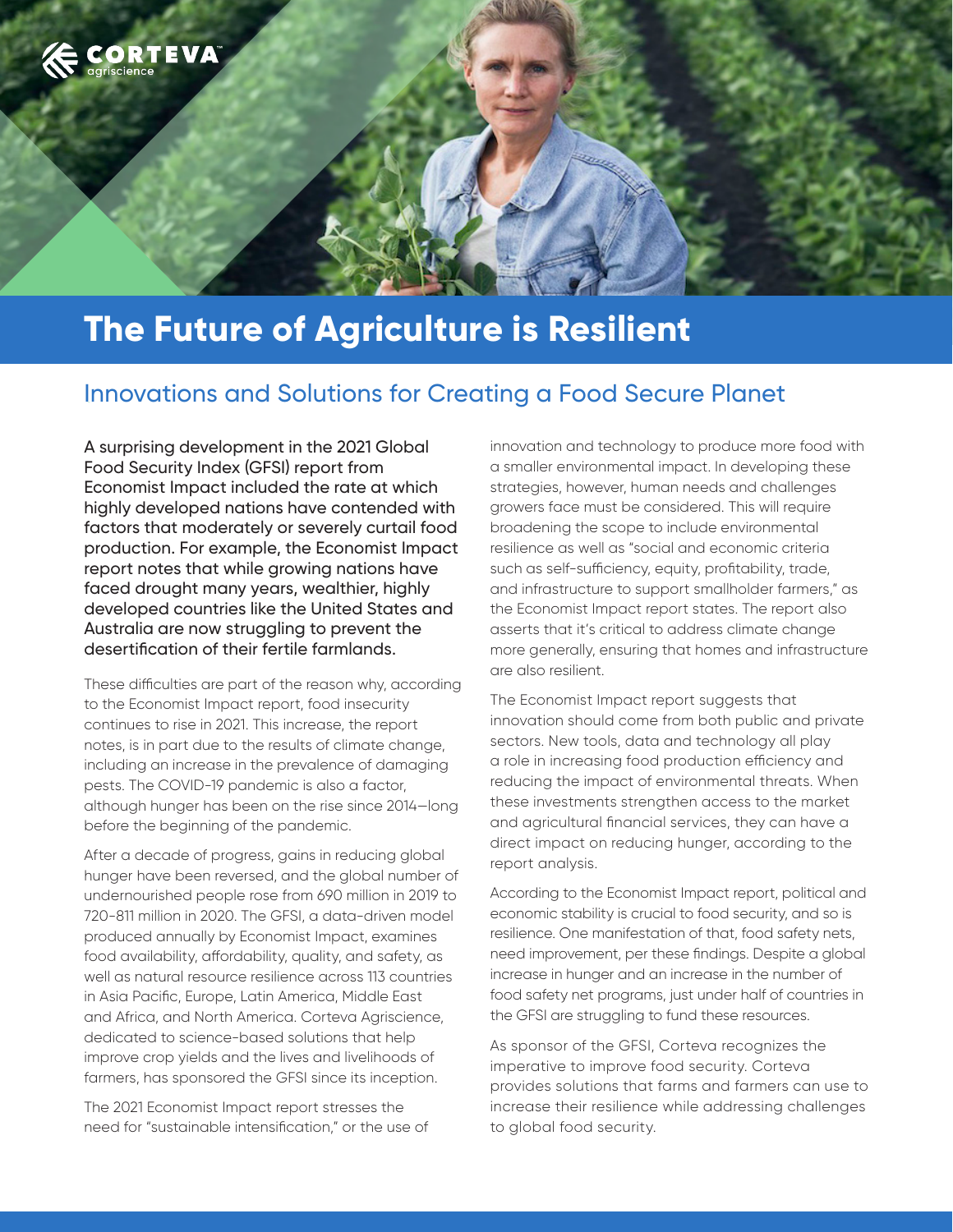

#### **Invest in Food Security to Invest in the Future**

According to the Economist Impact report, challenges associated with climate change and the impacts of the COVID-19 pandemic, coupled with political unrest in parts of the world are expected to have an impact for years to come. Agricultural resilience, the report notes, is the key to protecting food security and human health for generations to come.

The ability to weather the sometimes-unpredictable challenges of our changing world is critical to all of us. However, agricultural resilience is of particular importance to those most vulnerable to food insecurity, including women, children, and migrant workers. These were also the groups hit hardest in 2020 by the COVID-19 pandemic according to the 2020 GFSI report.

The Economist Impact's 2021 GFSI report revealed climate change remains an urgent concern. A warmer climate and resulting events are causing land degradation, desertification, and interrupting planting season in many countries. This includes the degradation of farmland in Australia and the United States, as well as crop failures in nations across the development spectrum. Despite this, the lowest scores were seen in the pillar that considers natural resource risk and resilience to climate change. This indicates the need for global investment in solutions focused on addressing climate resilience.

And that includes innovating tools farmers need to adapt. With hardier crops, new tools and training, farmers will continue to navigate global challenges and work toward a food-secure future.

### **Resilience Begins with Superior Technology**

Corteva Agriscience is helping to build resilience with initiatives aimed at both farms and farmers. The company's advanced seed breeding helps crops not only withstand the extreme conditions that threaten food production worldwide, but also thrive, helping to optimize yields in the face of drought, insects, and disease.

Foremost among Corteva's contributions is AcreNext® next-generation rice farming, an integrated, directseeded hybrid rice program. Offering seed, services, and training, the program equips farmers to raise high yield-potential rice without flooding the fields—an

enormous saving of time and water, a precious natural resource. Introduced in Asia in 2020, this system enables more resilient cultivation, precision weed control, and better farmer livelihoods.

Another initiative with vast potential to improve food security is Corteva's seed-breeding work with the International Maize and Wheat Improvement Center (CIMMYT), part of the CGIAR System of research centers working to make staple crops more resilient around the globe. One of CIMMYT's projects, Drought Tolerant Maize for Africa (DTMA), aims to increase maize yields by upwards of 30 percent in regions chronically affected by drought. Implemented by CIMMYT and the International Institute for Tropical Agriculture, DTMA brings together local farmers, seed producers, research institutions, extension specialists, and NGOs to develop and disseminate drought-tolerant hybrids, and to share technical and advisory support. Through this powerful combination of education, training, and superior seed technology, CIMMYT expects to boost grain yields by \$160-\$200 million, benefitting 30 to 40 million people throughout sub-Saharan Africa.

*A warmer climate and resulting events are causing land degradation, desertification, and interrupting planting season in many countries.* 

Corteva has researchers on the ground, analyzing local challenges at a local level. For example, in the company's technology hub in Delmas, South Africa, Corteva's researchers are developing Pioneer® brand and PANNAR® brand hybrid seeds for farmers. In Africa, Corteva's technology hub adapts global technology to local needs—accelerating new product development for Pioneer® brand, PANNAR® brand and Corteva Crop Protection products, across multiple crops for farmers, helping them better manage yield-robbing pests and crop disease, climate volatility, and soil fertility.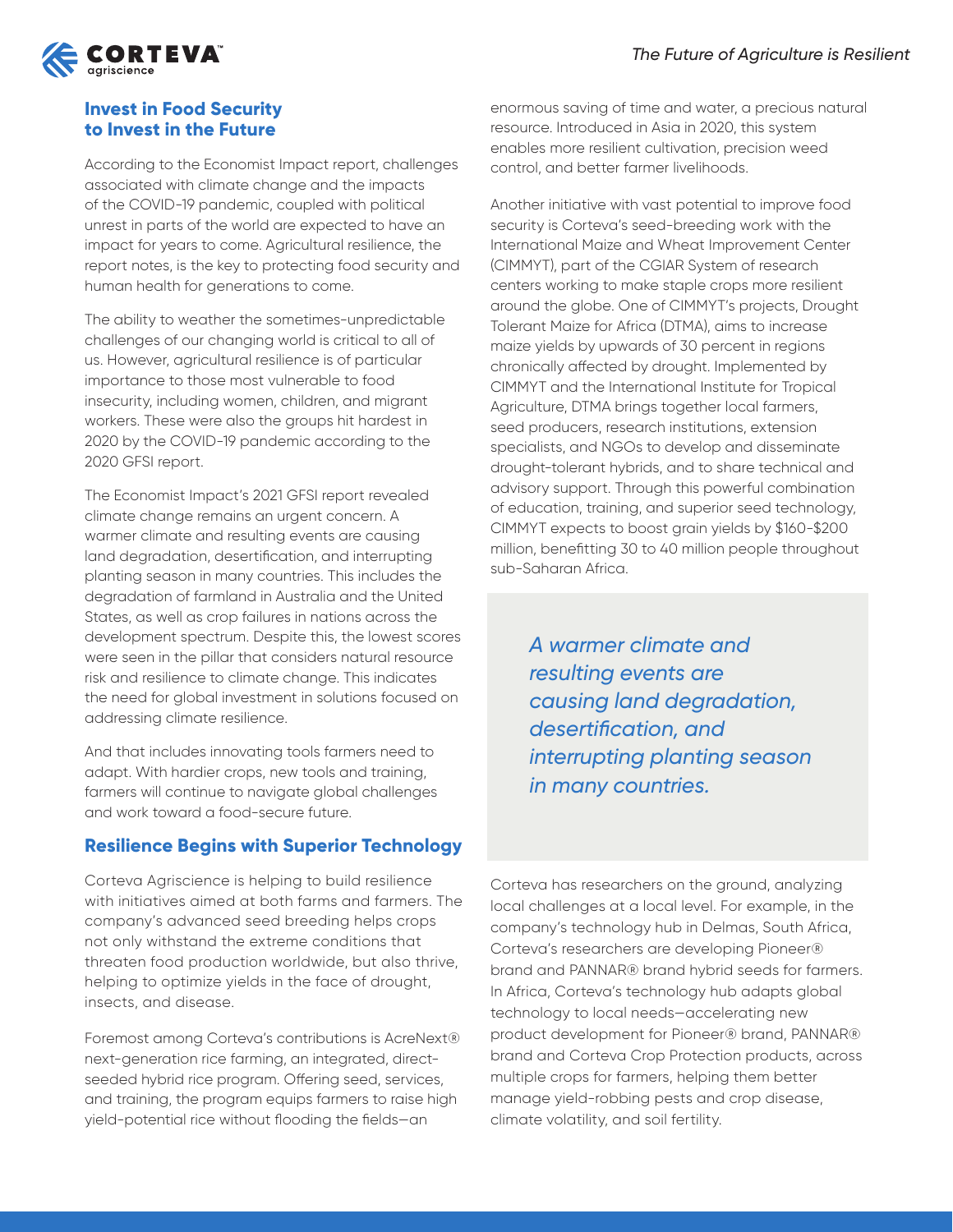

Corteva Agriscience's technologies also support farmers once their seeds have sprouted and plants are established. Growers across Africa and the Middle East can now use an app called FarmFundi to identify pests and diseases as well as ways to counteract these threats. Developed by Corteva in collaboration with Plantix, the app functions even if the user is offline, which is important for those without reliable internet access.

> *The Economist Impact report's findings underscore the urgency of acting now, collectively, to secure our food supply from the risks posed by climate change.*

Corteva's technology also helps vulnerable environments flourish outside of agricultural settings. In 2021, Corteva collaborated with the US Forest Service to eradicate invasive non-native weeds from targeted areas in the Sierra National Forest. Through targeted applications of carefully chosen herbicides, invasives like yellow star thistle and Klamath weed were eliminated, keeping the landscape healthy for native forest flora.

### **A Concerted Effort**

With its digital tools, leading seed technology coupled with its education and training initiatives, Corteva is committed to empowering the millions of smallholder farmer customers it reaches each year with technologies that help them adapt to changing weather patterns, intensifying pest pressure, and pathogens. Smallholder farmers represent some of the most vulnerable populations in the world when it comes to impacts associated with climate change, and they are also some of the most food insecure, according to Economist Impact findings. Building the resilience and improving the food security of Corteva's smallholder farmer customers and their communities is critical to improving global food security.

Economist Impact's 2021 report makes clear that government and non-governmental (NGO) support, including food safety net systems, as well as public/private partnerships, are crucial to building resilience. Investments are needed in research and innovation, preparations must be made to weather climate-related disasters, and natural resources need protection. According to Economist Impact, throughout this work, the focus should remain on rural areas and developing regions.

The GFSI by Economist Impact gives public and private actors essential data they can use in tackling the formidable challenges posed by a growing population, dwindling natural resources, and a changing climate. The report's findings underscore the urgency of acting now, collectively, to secure our food supply from the risks posed by climate change. This urgency reinforces the need for agriculture innovators such as Corteva. With science, ingenuity, and humanity, Corteva is supporting farms and farmers around the world, helping to address global food security challenges.